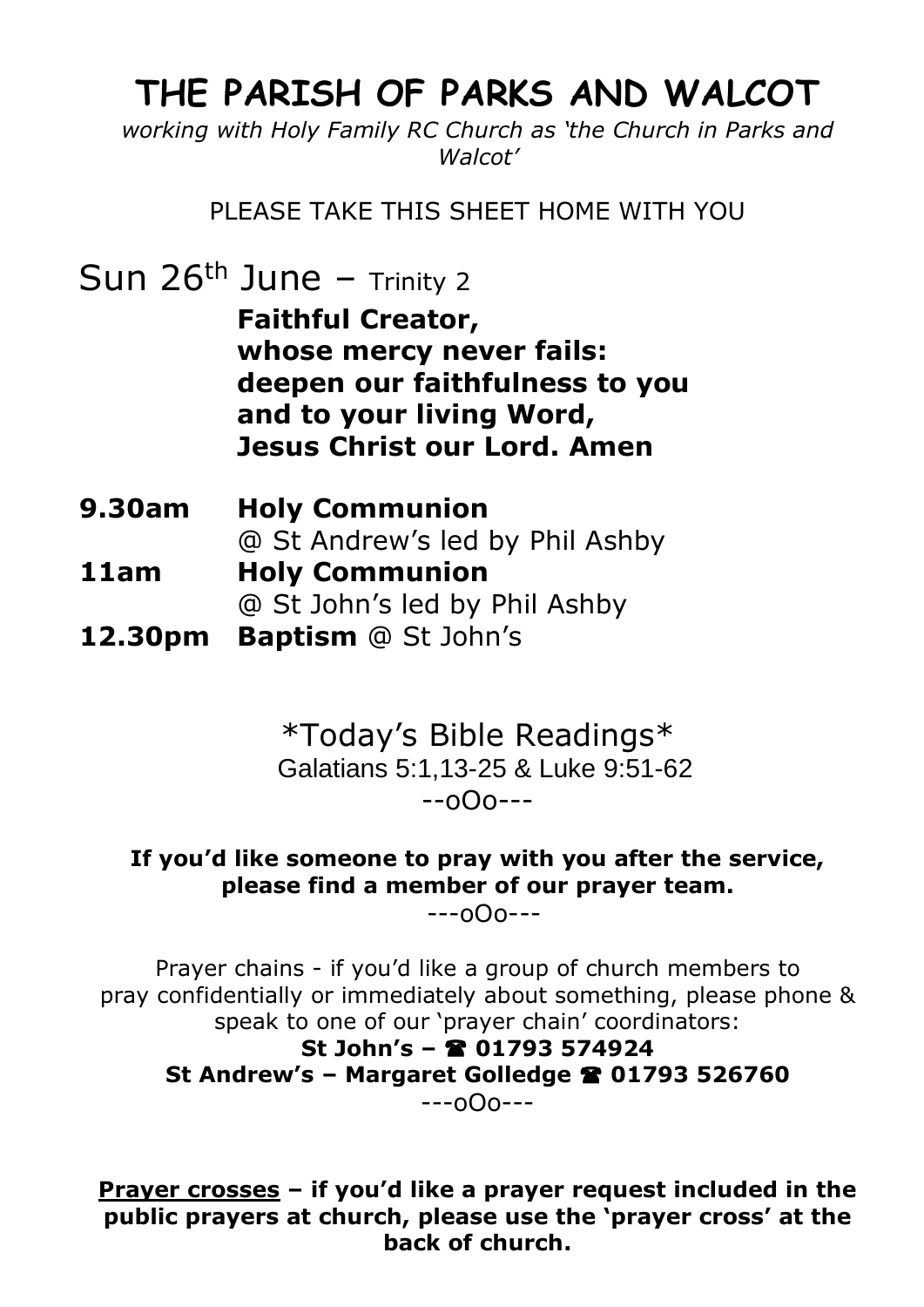# **This Week**

**Tues 28th 10am Gardening Club & Get to grips with gardening course** @ St John's Hall **1.30pm 5 Steps to wellbeing course** @ St John's Hall

**Thurs 30th 10am Cuppa & Chat @** St Andrew's

**Sun 3rd**

**9.30am Holy Communion** @ St Andrew's

**11am Holy Communion** @ St John's

---oOo---

## **Baptism**

Today at 12.30pm we are delighted to welcome the family and friends of Faith Frances Herbert who will be baptised. Do stay for the service as we welcome Faith into the church family. Do keep them all in your prayers.

---oOo---

# **Regular Weekly Groups**

## **'Garden Club'**

We meet every Tuesday morning - 10am - 12 noon. If you would like any further information do speak with Mo. Madanu will be joining us with a course on 'Get to grips with gardening' to coincide with our club. (See poster) Everyone welcome.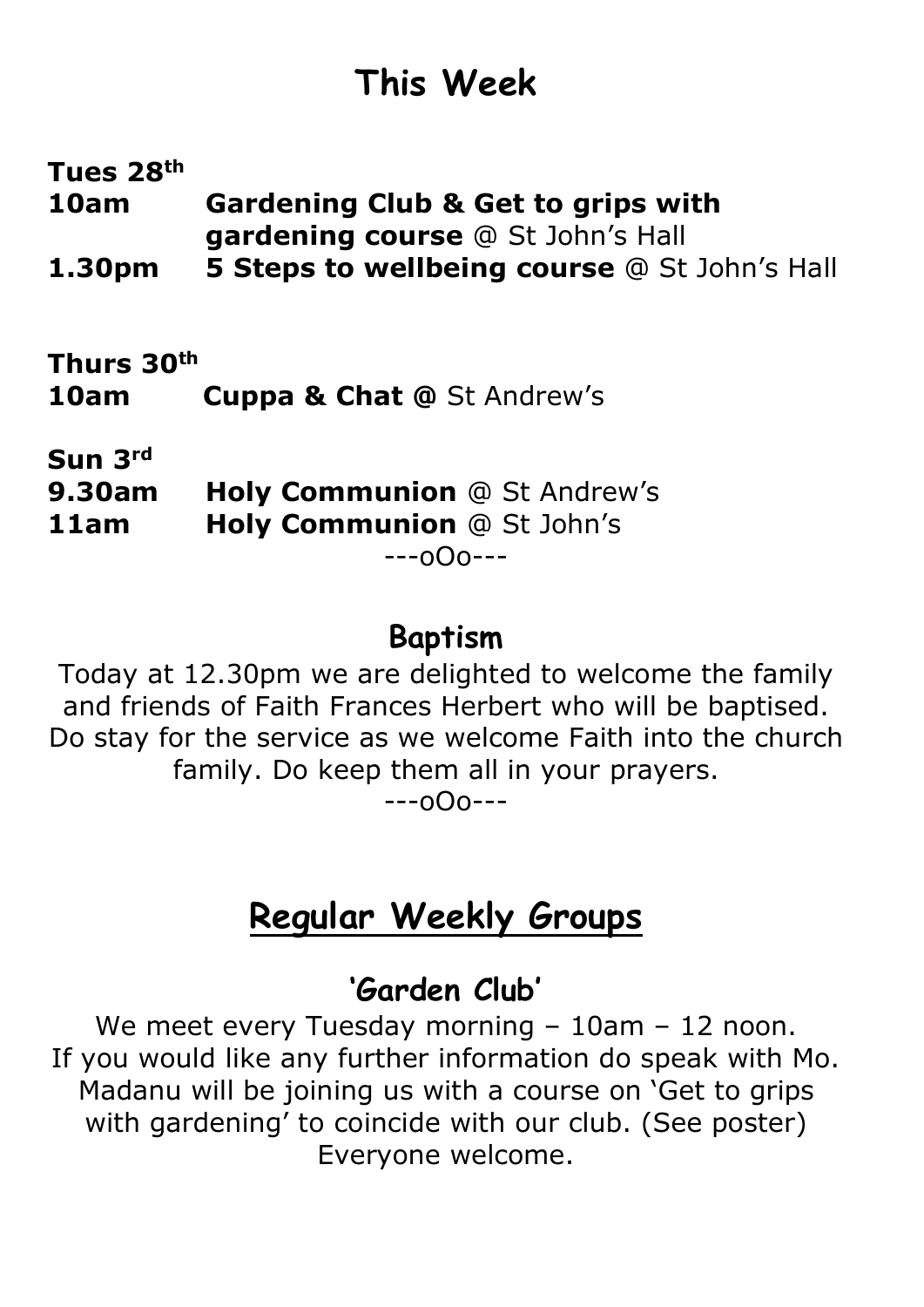#### **Wellbeing Course**

Madanu course - '5 Steps to Wellbeing' Tuesdays at 1.30pm in St Johns Hall. (See poster) Everyone welcome. ---oOo---

#### **'Cuppa & Chat'**

Do join us at St Andrews each Thursday between 10 – 12noon for a cup of tea or coffee along with cakes. Everyone is welcome.

---oOo---

#### **Hospitality Social Team**

Would you be interested in joining a small team to organise social events for the local community and church family in the near future? If so please write your full name and phone number on the sign-up sheet in the church, or contact Bev at 07979 535451 for further details. ---oOo---